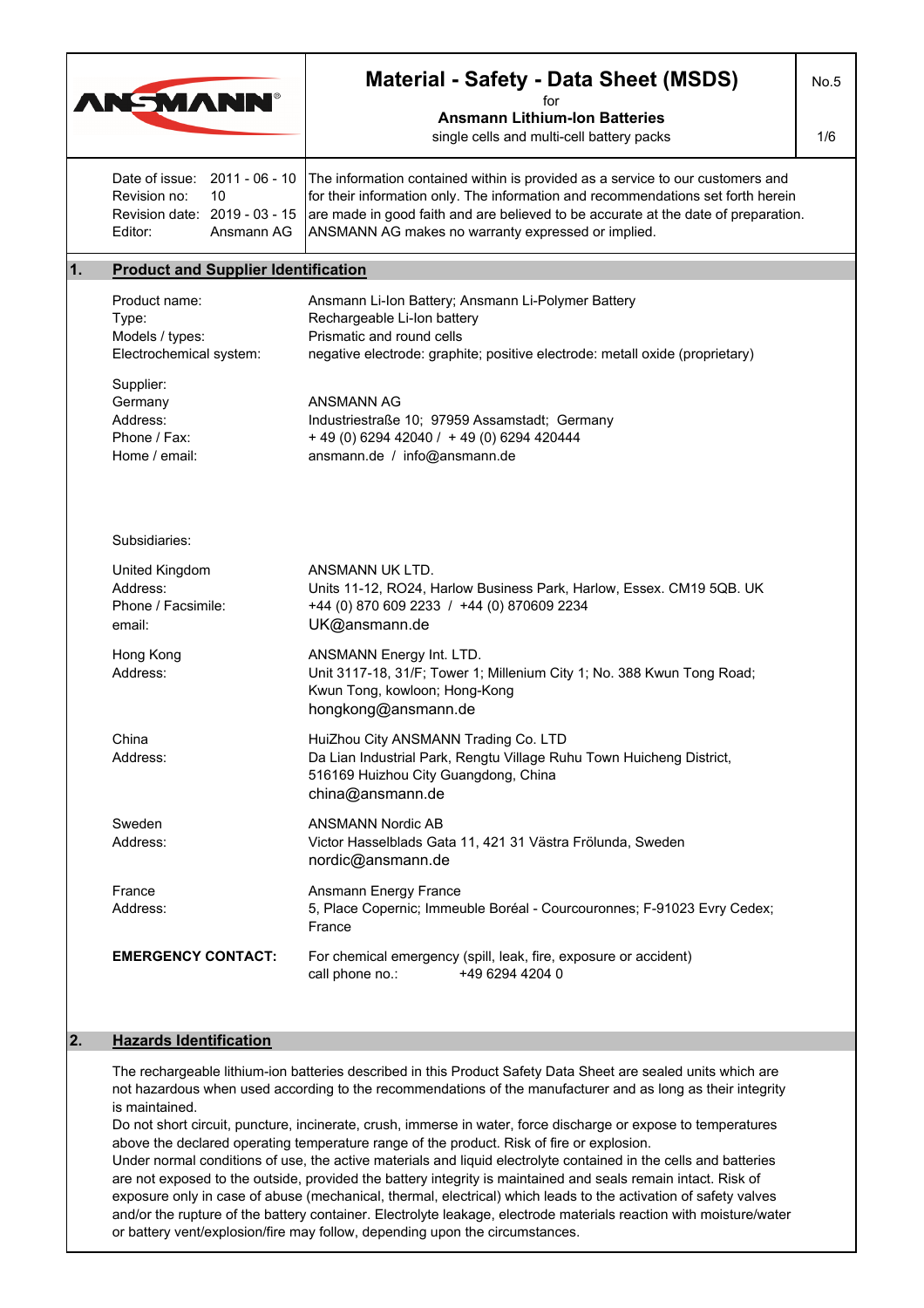

# **Material - Safety - Data Sheet (MSDS)**

for **Ansmann Lithium-Ion Batteries**

single cells and multi-cell battery packs

No.5

2/6

### **3. Composition and Informations on Ingredients**

Each cell consists of a hermetically sealed metallic container containing a number of chemicals and materials of construction of which the following could potentially be hazardous upon release.

| Ingredient                                                       | <b>Content</b> | <b>CAS No.</b> | <b>Hazard Symbols</b> | <b>Classification</b> | <b>R</b> Phrases |
|------------------------------------------------------------------|----------------|----------------|-----------------------|-----------------------|------------------|
| metal oxide<br>compounds<br>e.g. Li-Ni, Li-Mn,<br>Li-Co, Li-FePo | $20 - 50%$     | (proprietary)  |                       |                       |                  |
| <b>Organic Solvents</b>                                          | $10 - 20%$     |                |                       |                       |                  |
| EA (Ethyl-Acetate)                                               |                | 141-78-6       |                       | GHS02 GHS07           | 11, 36, 66, 67   |
| EC (Ethylene Carbonate)                                          |                | 96-49-1        |                       | GHS07                 | 41               |
| DMC (Di Methyl Carbonate                                         |                | 616-38-6       |                       | GHS02                 | 11               |
| EMC (Ethyl Methyl Carb.)                                         |                | 623-53-0       |                       | GHS02 GHS07           | 10, 36/37/38     |
| DEC (Diethylcarbonate)                                           |                | 105-58-8       |                       | GHS02 GHS07           | 10, 36/37/38     |
| Lithium-Hexa-Fluoro<br>Phosphate (LiPF <sub>6</sub> )            | $1 - 3%$       | 21324-40-3     |                       | GHS05 GHS06<br>GHS08  | 22, 24<br>34     |
| Polyvinylidene<br>Fluoride (PVDF)                                | < 5%           | 24937-79-9     |                       | GHS07                 | 36, 37, 38       |
| Styrene Butadiene<br>Rubber (SBR)                                | < 5%           | 9003-55-8      | n/a                   | n/a                   | n/a              |
| Copper (Cu)                                                      | $2 - 11%$      | 7440-50-8      |                       | GHS02 GHS07<br>GHS09  | 11, 36/37/38     |
| Aluminium (AI)                                                   | $2 - 10%$      | 7429-90-5      |                       | GHS02                 | 11, 15           |
| Carbon (C)<br>(Graphite)                                         | 10 - 30%       | 7440-44-0      | n/a                   | n/a                   | n/a              |
| stainless steel                                                  | $25 - 35%$     | n/a            | n/a                   | n/a                   | n/a              |

### **4. First Aid Measures**

In case of accumulator breakage or burst, please evacuate employees from the contaminated area and ensure maximal ventilation in order to break-up corrosive gas, smoke and unpleasant odors. If it occurs, by accident, following measures must be taken:

| Inhalation               | Remove from exposure, rest and keep warm.<br>In severe cases obtain medical attention.                                                                                                   |
|--------------------------|------------------------------------------------------------------------------------------------------------------------------------------------------------------------------------------|
| <b>Skin Contact</b>      | Wash off skin thoroughly with water. Remove contaminated clothing and<br>wash before re-use. In severe cases obtain medical attention.                                                   |
| <b>Eye Contact</b>       | Irrigate thoroughly with water for at least 15 minutes.<br>Obtain medical attention.                                                                                                     |
| Ingestion                | Wash out mouth thoroughly with water and give plenty of water to drink.<br>Obtain medical attention.                                                                                     |
| <b>Further treatment</b> | All cases of eye contamination, persistent skin irritation and casualities who<br>have swallowed this substance or been affected by breathing its vapours should<br>be seen by a doctor. |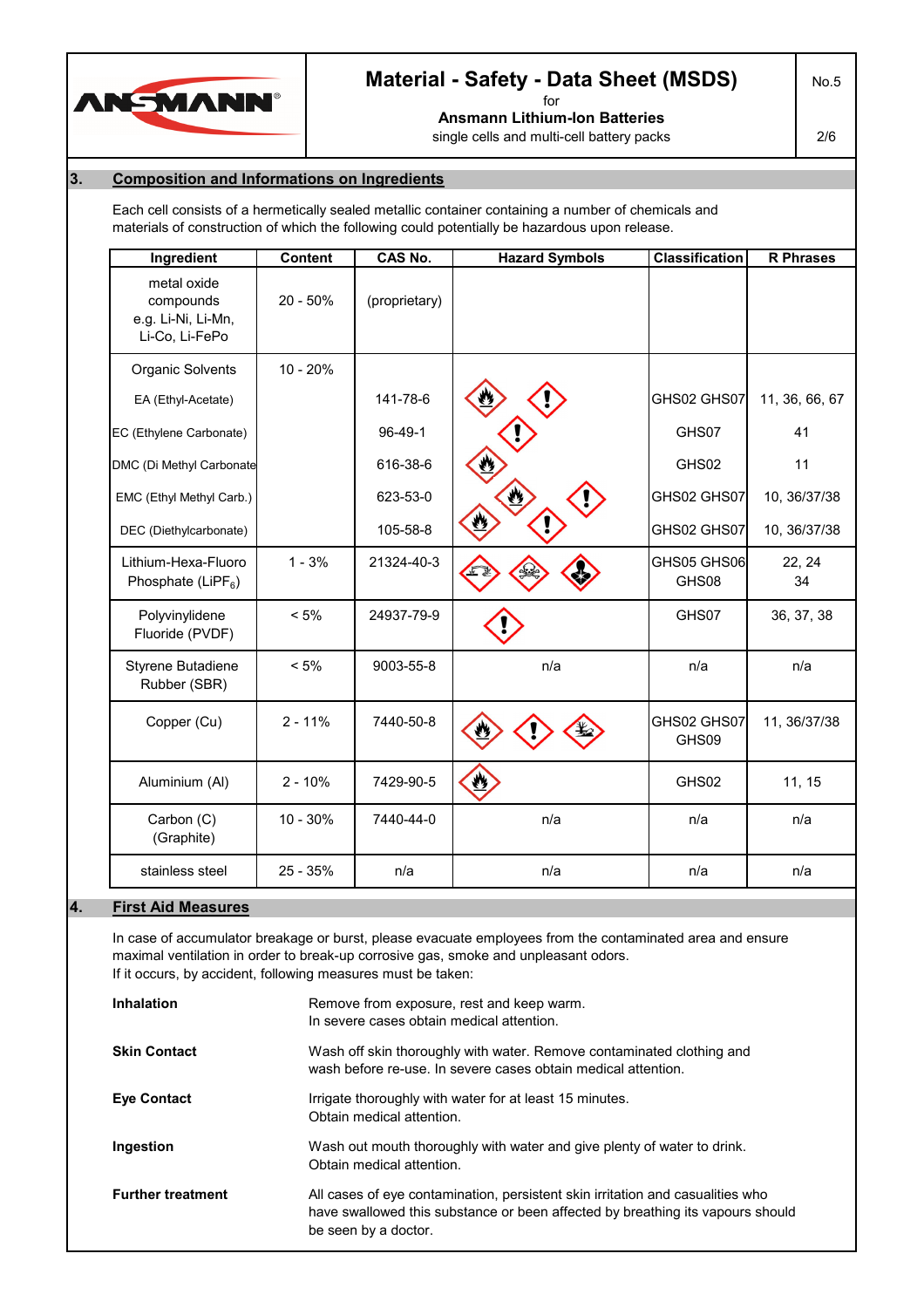

## **Material - Safety - Data Sheet (MSDS)**

for single cells and multi-cell battery packs **Ansmann Lithium-Ion Batteries**

3/6

| 5. | <b>Fire Fighting Measures</b>                           |                                                                                                                                                                                                                                                                                                                                                                                                                                                                                                                                                                                                              |
|----|---------------------------------------------------------|--------------------------------------------------------------------------------------------------------------------------------------------------------------------------------------------------------------------------------------------------------------------------------------------------------------------------------------------------------------------------------------------------------------------------------------------------------------------------------------------------------------------------------------------------------------------------------------------------------------|
|    |                                                         |                                                                                                                                                                                                                                                                                                                                                                                                                                                                                                                                                                                                              |
|    | Suitable extinguishing<br>media:                        | Dry powder is applicable for burning lithium ion batteries. Metal fire extinction<br>powder, rock salt or dry sand are suitable if only a few batteries are involved.                                                                                                                                                                                                                                                                                                                                                                                                                                        |
|    | <b>Extinguishing media with</b><br>limited suitability: | Carbon dioxide (CO2) is only applicable for incipient fire. Do not use water.                                                                                                                                                                                                                                                                                                                                                                                                                                                                                                                                |
|    | Special protection equip-<br>ment during fire-fighting: | Contamination cloth including self-contained breathing apparatus.                                                                                                                                                                                                                                                                                                                                                                                                                                                                                                                                            |
|    | Special hazard:                                         | Cells may explode and release metal parts.                                                                                                                                                                                                                                                                                                                                                                                                                                                                                                                                                                   |
|    |                                                         | At contact of electrolyte with water traces of hydrofluoric acid may be formed.<br>In this case avoid contact and take care for good ventilation.                                                                                                                                                                                                                                                                                                                                                                                                                                                            |
|    |                                                         | At contact of changed anode material with water extremely flammable hydrogen<br>gas is generated.                                                                                                                                                                                                                                                                                                                                                                                                                                                                                                            |
|    | <b>Attention:</b>                                       | Do not let used extinguishing media penetrate into surface water or ground water.<br>If necessary, thicken water or foam with suitable solids. Dispose off properly.                                                                                                                                                                                                                                                                                                                                                                                                                                         |
| 6. | <b>Accidental Release Measures</b>                      |                                                                                                                                                                                                                                                                                                                                                                                                                                                                                                                                                                                                              |
|    | <b>Person related measures:</b>                         | Wear personal protective equipment adapted to the situation (protection gloves,<br>face protection, breathing protection).                                                                                                                                                                                                                                                                                                                                                                                                                                                                                   |
|    | <b>Environmental protection</b><br>measures:            | Bind released ingredients with powder (rock salt, sand).<br>Dispose off according to the local law and rules.<br>Avoid leached substances to penetrate into the earth, canalization or water.                                                                                                                                                                                                                                                                                                                                                                                                                |
|    | <b>Treatment for cleaning:</b>                          | If battery casing is dismantled, small amounts of electrolyte may leak.<br>Package the battery tightly including ingredients together with lime, sand or<br>rock salt. Then clean with water.                                                                                                                                                                                                                                                                                                                                                                                                                |
| 7. | <b>Precautions for safe Handling and Use</b>            |                                                                                                                                                                                                                                                                                                                                                                                                                                                                                                                                                                                                              |
|    | Storage:                                                | Store in a cool (preferable below 30°C), well ventilated area, away from<br>moisture, sources of heat, open flames, food and drink.<br>Elevated temperatures can result in shortened battery life. Temperautes above<br>70°C may result in battery leakage and rupture.<br>Keep adequate clearance between walls and batteries.<br>Since short circuit can cause burn, leakage and rupture hazard,<br>keep batteries in original packaging until use and do not jumble them.<br>Preferred storage at 30 50% of nominal battery capacity.<br>A fire alarm is recommended in case of storage of large amounts. |
|    | Handling:                                               | Do not crush, pierce, short (+) and (-) battery terminals with conductive (i.e. metal)<br>goods, which would end up into excessive heating.<br>Do not directly heat or solder. Do not throw batteries into fire or water.<br>Do not mix batteries of different types and brands. Do not mix new and used<br>batteries. Keep batteries in non conductive (i.e. plastic) trays.<br>Do not disassemble, mutilate or mechanically abuse cells and batteries.<br>Avoid deep discharge.<br>Follow manufacturers recommendations regarding maximum recommended<br>currents and operating temperature range.         |
|    | Other:                                                  | Applying pressure on deforming the battery may lead to disassembly followed by<br>eye, skin and throat irritation.<br>The Li-ion cells and batteries are not designed to be recharged from external<br>power sources besides specific Li-ion charger models approved by Ansmann.<br>Connecting to inappropriate power supplies can result in fire or explosion.                                                                                                                                                                                                                                              |
|    | Disposal:                                               | Dispose in accordance with all applicable federal, state and local regulations.                                                                                                                                                                                                                                                                                                                                                                                                                                                                                                                              |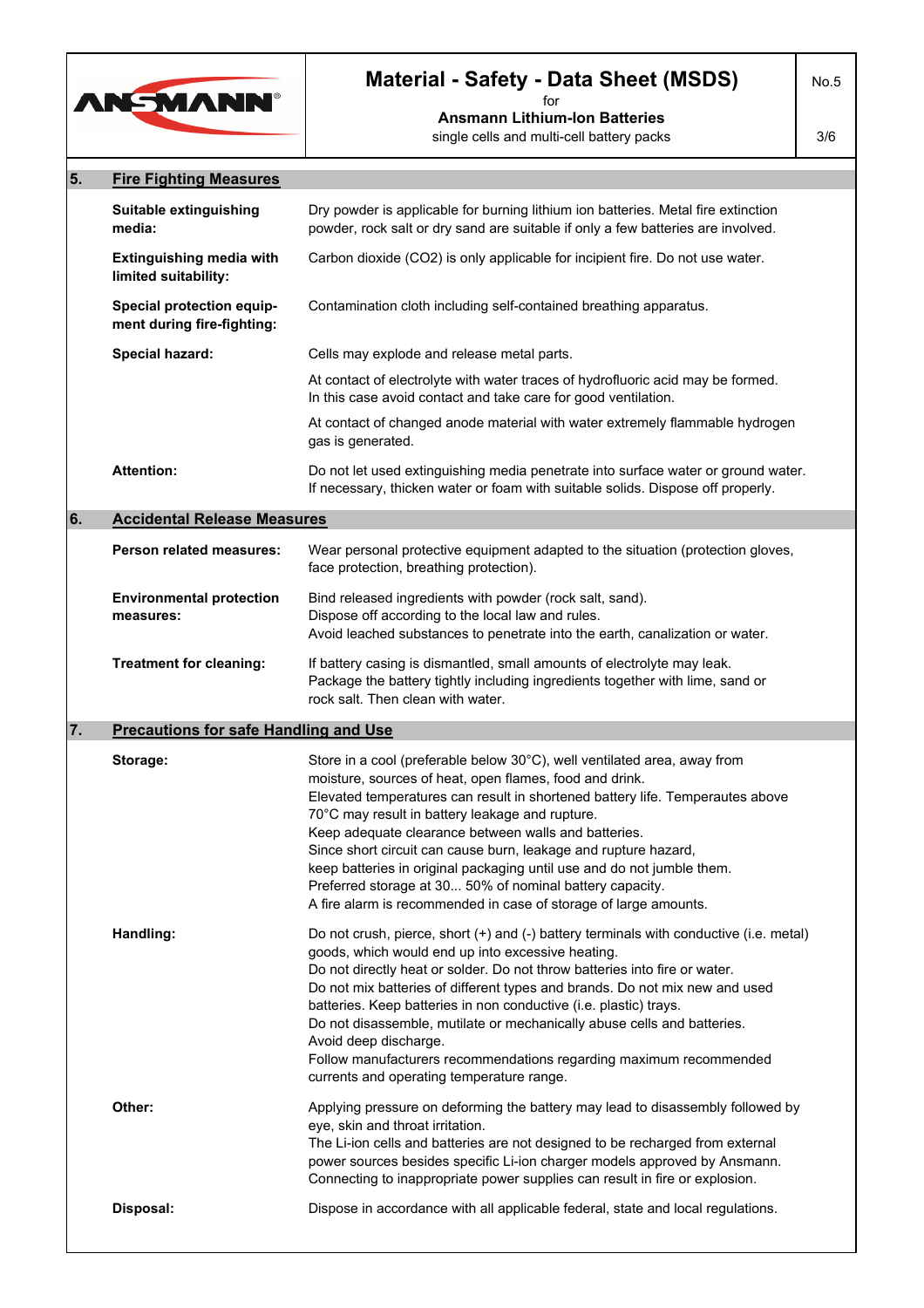| <b>NEMANN®</b>              |                                                                                                                                   | <b>Material - Safety - Data Sheet (MSDS)</b>                                                                                                                                                                                                            | No.5 |
|-----------------------------|-----------------------------------------------------------------------------------------------------------------------------------|---------------------------------------------------------------------------------------------------------------------------------------------------------------------------------------------------------------------------------------------------------|------|
|                             |                                                                                                                                   | <b>Ansmann Lithium-Ion Batteries</b><br>single cells and multi-cell battery packs                                                                                                                                                                       | 4/6  |
| 8.                          | <b>Special Protection Information</b>                                                                                             |                                                                                                                                                                                                                                                         |      |
|                             | Ventilation Requirements:                                                                                                         | Not necessary under normal conditions. Room ventilation may be required in<br>areas where there are open or leaking batteries.                                                                                                                          |      |
|                             | Respiratory<br>Protection:                                                                                                        | Not necessary under normal conditions. Avoid exposure to electrolyte fumes from<br>open or leaking battery. In all fire situations, use self-contained breathing<br>apparatus                                                                           |      |
|                             | Eye Protection:                                                                                                                   | Not necessary under normal conditions. Wear safety glasses with side shields<br>if handling an open or leaking battery.                                                                                                                                 |      |
|                             | Hand Protection:                                                                                                                  | Not necessary under normal conditions. Use neoprene or natural rubber gloves<br>if handling an open or leaking battery                                                                                                                                  |      |
| 9.                          | <b>Physical and Chemical Properties</b>                                                                                           |                                                                                                                                                                                                                                                         |      |
|                             | Note: The following points are not applicable unless in case of leaking or damaged batteries with exposed<br>internal components. |                                                                                                                                                                                                                                                         |      |
|                             | Appearance:                                                                                                                       | Cylindrical or prismatic shape                                                                                                                                                                                                                          |      |
|                             | Odour:                                                                                                                            | Odourless (unless in case of damaged product with leaking electrolyte)                                                                                                                                                                                  |      |
|                             | <b>Flashpoint:</b>                                                                                                                | Not applicable                                                                                                                                                                                                                                          |      |
|                             | <b>Flammability:</b>                                                                                                              | Not applicable                                                                                                                                                                                                                                          |      |
|                             | <b>Relative density:</b>                                                                                                          | $> 2$ g/cm3                                                                                                                                                                                                                                             |      |
|                             | Solubility (water):                                                                                                               | Not applicable unless individual components exposed                                                                                                                                                                                                     |      |
|                             | Solubility (other):                                                                                                               | Not applicable                                                                                                                                                                                                                                          |      |
| ΊV.                         | <b>Stability and Reactivity</b>                                                                                                   |                                                                                                                                                                                                                                                         |      |
|                             | Product is stable under conditions described in Section 7.                                                                        |                                                                                                                                                                                                                                                         |      |
| <b>Conditions to avoid:</b> |                                                                                                                                   | Heat above 70° or incinerate. Deform. Mutilate. Crush. Pierce. Disassemble.<br>Short circuit. Expose over a long period to humid conditions.                                                                                                            |      |
|                             | <b>Materials to avoid:</b>                                                                                                        | Strong mineral acids, alkali solutions, strong oxidising materials and conductive<br>materials                                                                                                                                                          |      |
|                             | <b>Hazardous decomposition</b><br>products:                                                                                       | <b>HF, CO, CO2</b>                                                                                                                                                                                                                                      |      |
| 11.                         | <b>Toxicological Information</b>                                                                                                  |                                                                                                                                                                                                                                                         |      |
|                             | Signs & symptoms:                                                                                                                 | None, unless battery ruptures. In the event of exposure to internal contents,<br>corrosive fumes will be very irritating to skin, eyes and mucous membranes.<br>Overexposure can cause symptoms of non-fibrotic lung injury and membrane<br>irritation. |      |
|                             | Inhalation:                                                                                                                       | Lung irritant                                                                                                                                                                                                                                           |      |
|                             | <b>Skin contact:</b>                                                                                                              | Skin irritant                                                                                                                                                                                                                                           |      |
|                             | Eye contact:                                                                                                                      | Eye irritant                                                                                                                                                                                                                                            |      |
|                             | Ingestion:                                                                                                                        | Tissue damage to throat and gastro-respiratory tract if swallowed                                                                                                                                                                                       |      |
|                             | <b>Medical conditions generally</b><br>aggravated by exposure:                                                                    | In the event of exposure to internal contents, eczema, skin allergies,<br>lung injuries, asthma and other respiratory disorders may occure.                                                                                                             |      |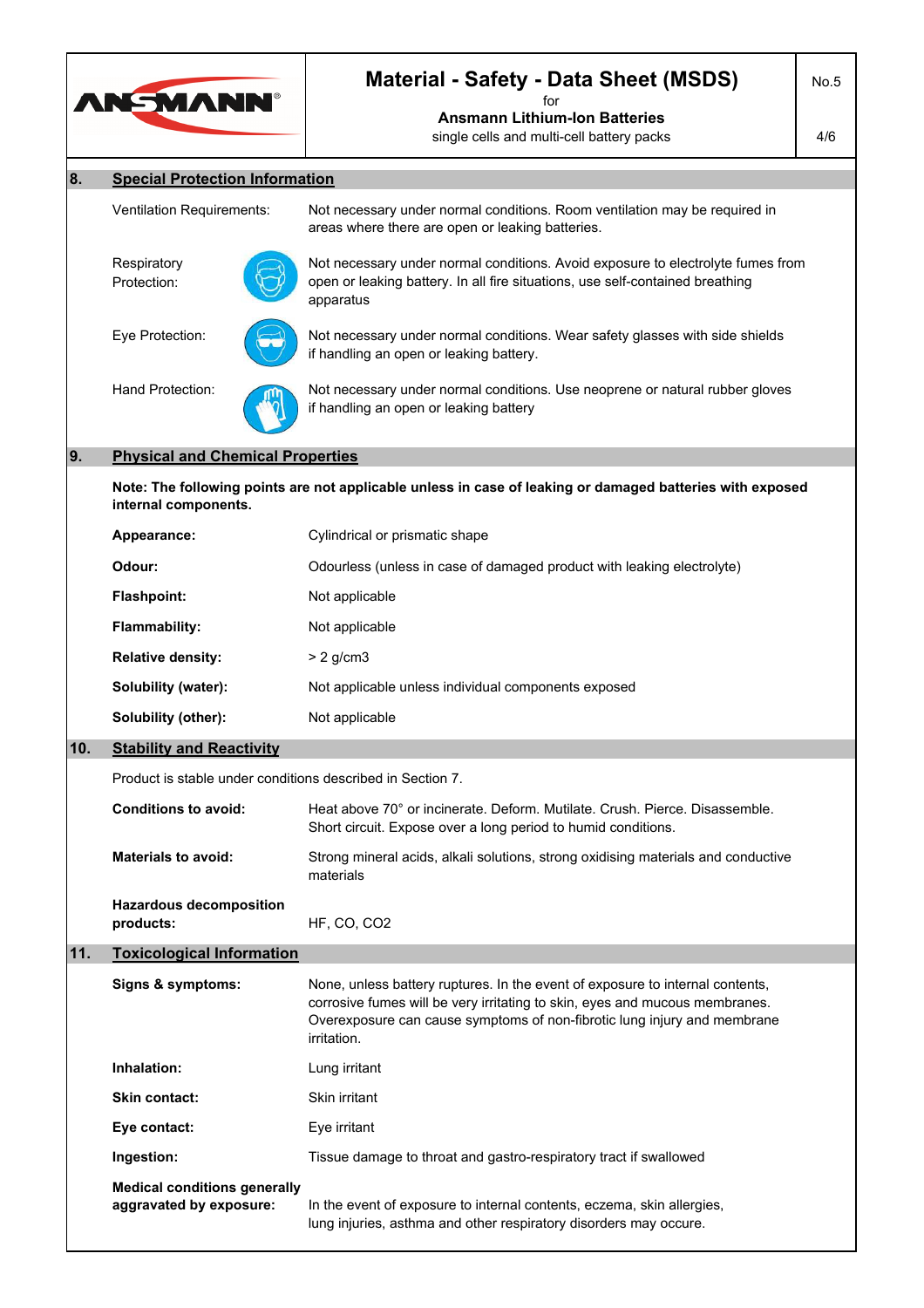

## **Material - Safety - Data Sheet (MSDS)** for

single cells and multi-cell battery packs **Ansmann Lithium-Ion Batteries**

## 5/6

## **12. Ecological Information**

Ansmann lithium ion batteries do not contain heavy metals as defined by the European directives 2006/66/EC Article 21.

Mercury has not been "intentionally introduced ( as distinguished from mercury that may be incidentally present in other materials)" in the sense of the U.S.A. "Mercury-Containing and Rechargeable Battery Management Act" (May 13, 1996)

The Regulation on MercuryContent Limitation for Batteries promulgated on 1997-12-31 by the China authorities including the State Administration of Light Industry and the State Environmental Protection Administration defines 'low mercury' as 'mercury content by weight in battery as less than 0.025%', and 'mercury free' as mercury content by weight in battery as less than 0.0001%'. And therefore: Ansmann lithium ion batteries belong to the category mercury-free battery (mercury content lower than 0.0001%).

## **13. Disposal Considerations**

USA: Lithium-Ion batteries are classified by the federal government as non-hazardous waste and are safe for disposal in the normal municipal waste stream. These batteries, however, do contain recyclable materials and are accepted for recycling by the Rechargeable Battery Recycling Corporation's (RPBC) Battery Recycling Program. Please go to the RPBC website at www.rbrc.org ( www.call2recycle.org) for additional information.

In the European Union, manufacturing, handling and disposal of batteries is regulated on the basis of the DIRECTIVE 2006/66/EC OF THE EUROPEAN PARLIAMENT AND OF THE COUNCIL of 6 September 2006 on batteries and accumulators and waste batteries and accumulators and repealing Directive 91/157/EEC. Customers find detailed information on disposal in their specific countries using the web site of the European Portable Batteries Association (http://www.epbaeurope.net/legislation\_national.html)

Importers and users outside EU should consider the local law and rules

In order to avoid short circuit and heating, used lithium ion batteries should never be stored or transported in

- bulk. Proper measures against short circuit are: - Storage of batteries in original packaging
	- Coverage of the terminals
	- Embedding in dry sand

## **14. Transport Information**

| <b>ADR</b>             |                                                                      |
|------------------------|----------------------------------------------------------------------|
| UN-Number:             | 3480                                                                 |
| description            | I ithium ion batteries                                               |
| class:                 | 9                                                                    |
| packaging order:       | P903                                                                 |
| special provision:     | 188; 230; 310; 348; 376; 377; 387; 636                               |
| tunnel forbitten code: | Е                                                                    |
| UN-Number:             | 3481                                                                 |
| description            | Lithium ion batteries contained in equipment / packed with equipment |
| class:                 | 9                                                                    |
| packaging order:       | P903                                                                 |
| special provision:     | 188; 230; 310; 348; 360; 376; 377; 387; 670                          |
| tunnel forbitten code: | Е                                                                    |
| <b>IATA</b>            |                                                                      |
| UN-Number:             | 3480                                                                 |
| description            | Lithium ion batteries                                                |
| class:                 | 9                                                                    |
| packaging order:       | 965                                                                  |
| section:               | II, IB, IA                                                           |
| special provision:     | A88; A99; A154; A164; A183; A201; A206; A213; A331; A334; A802       |
| UN-Number:             | 3481                                                                 |
| description            | Lithium ion batteries contained in equipment                         |
| class:                 | 9                                                                    |